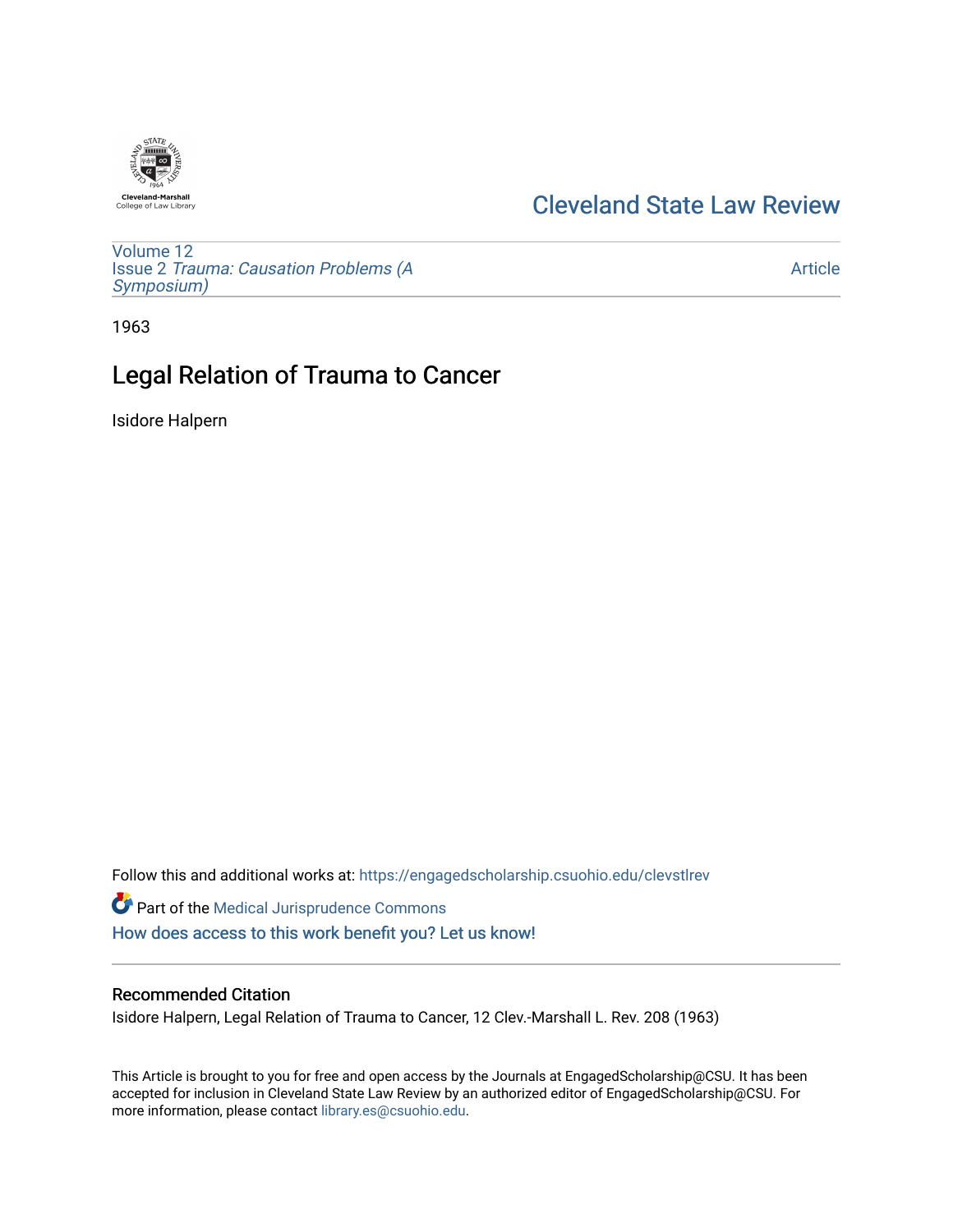## *Legal Relation of Trauma to Cancer Isidore Halpern\**

**WHEET A LAWYER ATTEMPTS** to discuss the subject of cancer, he finds himself in the position of the nursery rhyme figures, Winken, Blinken and Nod, who attempted to sail a stormy, turbulent sea in a frail washtub. How does the lawyer feel with respect to the medical questions presented by the problem of relation of an isolated trauma to cancer? My legal colleagues disagree violently amongst themselves.

I approach the entire subject with humility. After all, am I not in the position of one who has a knowledge of elementary algebra and is asked to express an opinion on the subject of calculus? I am mindful of the statements of Dr. Lelia Charlton Knox who said:

it is obvious that the science of tumors is still in the course of development. **. .** So much new knowledge has been acquired from the studies of tumors in human beings and in animals in the last twenty years, that many observations which were regarded as established facts **by** the preceding generation, have now been, of necessity, discarded or completely remolded... Writers on the subject of the relationship between a single trauma and the appearance of a neoplasm, still cite the works of the old masters with a **highly** commendable desire for accuracy and completeness; but that these citations have any great value in comparison with what we now know, is more than doubtful.<sup>1</sup>

The writer, in this manner, disposes of the opinion of the great Virchow, stating that he might have changed his opinion with respect to trauma and cancer if he had before him the past twenty years of biological research on the nature and causation of tumors. She does, however, state that a single trauma has never been proved to be the cause of animal tumor.

As far as the writer's personal opinion is concerned, he has lectured and taught to thousands of lawyers that one trauma will

**<sup>\*</sup>** Of Brooklyn, New York; member of the New York Bar; Fellow of the American College of Trial Lawyers and of the International Academy of Trial Lawyers, Chairman of the Advanced Medical Course at the Practicing Law Institute of New York; Advisory Board of Editors of *Negligence & Compensation Service;* etc.

**<sup>1</sup>**Knox, *Trauma and* Neoplasms, **in** Trauma and Disease, 468, **469** (Brahdy **&** Kahn ed. 1941). But for a very recent study see, March, Traumatic Can-cer in Workmen's Compensation, **11** Clev-Mar. L. R. **501 (1962).**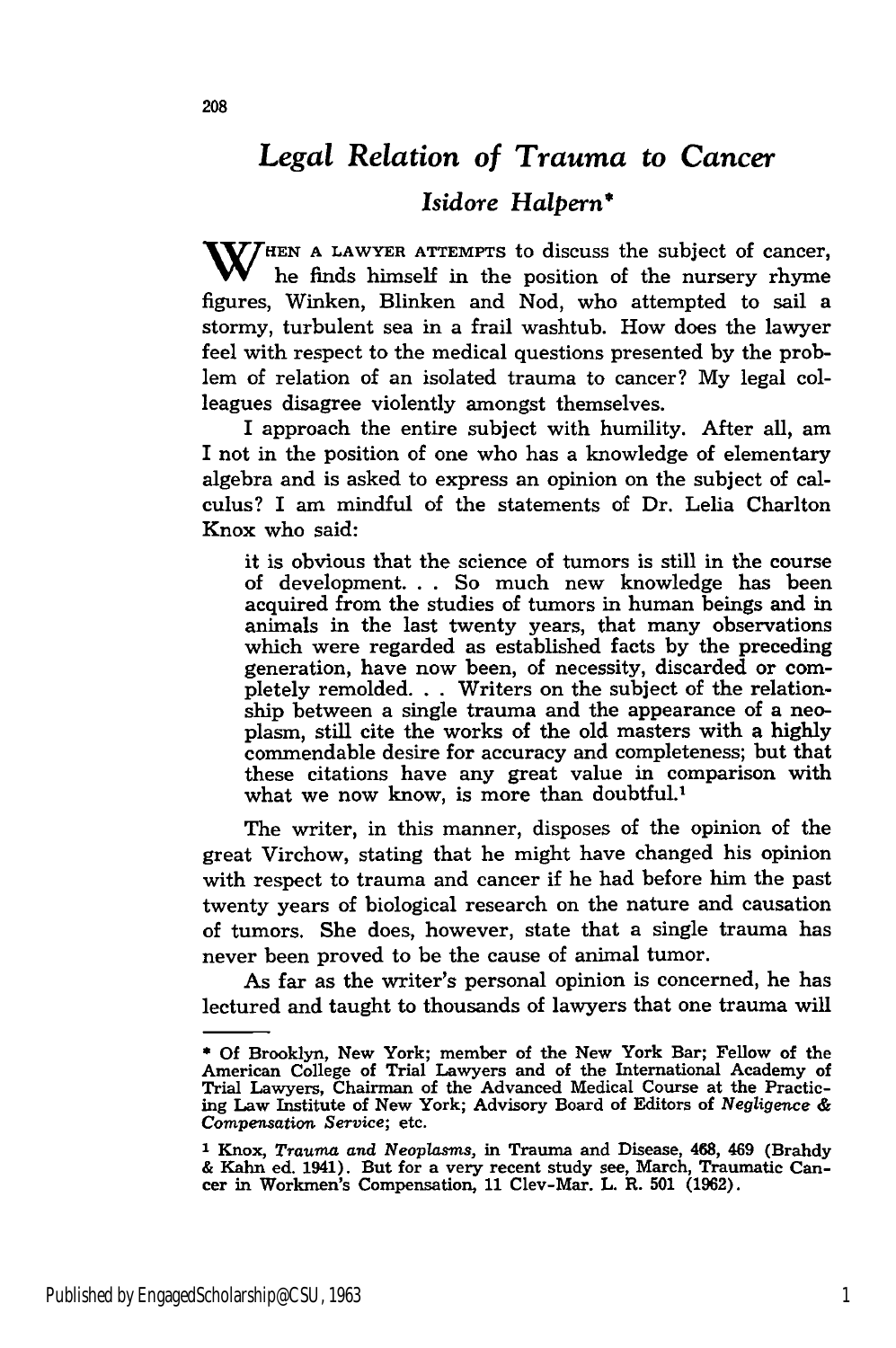never cause a cancer. This opinion is based on the experimental work done by Maude Slye, Ribbert, and Lubarsch.<sup>2</sup> However, one must be mindful of the opinion of Dr. Ropke, who states that 11.3 of cancers of the skin are caused by a single injury.3 The experimentor, Borrmann, places it at scarcely  $1\%$ .<sup>4</sup> Despite the so-called Ewing Postulates,<sup>5</sup> Lubarsch views the time interval as unimportant for the reason that nothing is known concerning the time required by the cells to grow into a tumor which can be recognized.<sup>6</sup>

As a practical lawyer, my negative viewpoint is based on the statistics compiled from the many thousands of serious injuries sustained in the various World Wars. It is likewise based on the opinion of Dr. Lewy, Chief Medical Examiner of the Bureau of Workmen's Compensation, Department of Labor of the State of New York. After examining 26,389 cases, he was of the opinion that trauma, per se, is never the primary cause for the development of any type of cancer.7 To similar effect, the statement of Dr. Pick in connection with the injuries sustained by German soldiers, and likewise the studies of the French Association for the study of cancer in 1918.<sup>8</sup> It may be noted, however, that Dr. Berard disagreed and held the position that trauma was quite frequently the cause of neoplasm.9

Space does not permit a recitation of the authorities on the subject of trauma and the aggravation of cancer. To repeat, as a practical lawyer, I have grave doubts, with the exception of osteogenetic sarcomas in the region of the epiphysis in children, as to the possibility of a single trauma causing cancer.

Let me now, however, review a subject concerning which there can be no doubt. What views have our courts taken with respect to trauma and cancer? They have followed the socalled Ewing's Postulates enunciated in 1935. Dr. Ewing's five

- **<sup>6</sup>**Knox, op. cit. *supra* n. **1** at 483.
- **<sup>7</sup>**New York State Department of Labor Med. Bull., Nos. 1 and 3 (1923).
- **8** Pick, Traumatic Genesis of Sarcomas, 17 Med. Klin. 406 (1921).
- **9** Knox, *op.* cit. *supra* n. 1 at 495.

**<sup>2</sup> Id.** at 481-488.

*<sup>3</sup> Id.* at 481.

**<sup>4</sup>**Ibid.

**<sup>5</sup>** Ewing, Neoplastic Diseases **108** (4th ed. 1940).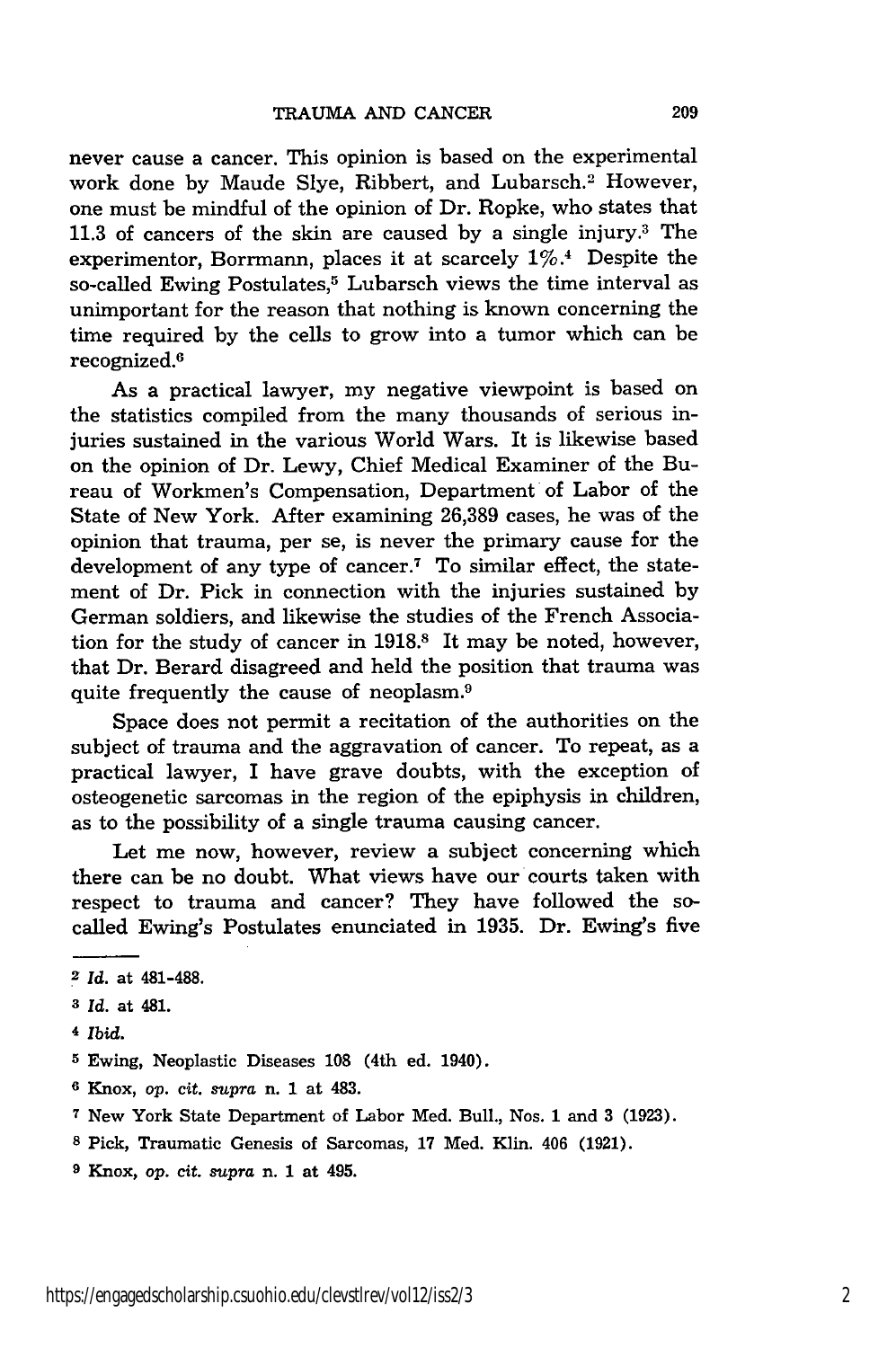postulates for proving causal relations between trauma and cancer are:<sup>10</sup>

- **(1)** Previous integrity of the wounded part,
- (2) Nature and authenticity of the trauma,
- (3) Adequacy or severity of the trauma,
- (4) Diagnosis of the cancer,

210

- (5) Origin of the cancer at the place of inquiry,
- (6) Reasonable time relation between the date of the trauma and the appearance of the cancer, and
- (7) Character or structure of the resulting growth.

There are many cases on the books, and time does not permit a discussion of all of them. The most significant one is the case of Dennison *v. Wing."'* It was the plaintiff's claim that she had a fracture of the left clavicle and a contusion of the left shoulder and upper chest. There was no original breast injury. Four weeks later, it was claimed that there was a swelling over the clavicle with tenderness and discoloration extending down from the clavicle to the upper chest. Approximately two months after the accident, she developed a pimple on her left breast in the armpit. This was observed at the end of November, 1946. In March of 1950, the pimple became as hard and big as a nut. A breast cancer was diagnosed and the breast was removed. The only witness called was an expert. None of the treating physicians were produced.

The facts, in my opinion, are relatively unimportant. The important thing concerning this case is a statement by Mr. Justice Peck. He states in substance that it is not the duty of the Court to resolve the question as to whether or not trauma could produce cancer of the breast. He does, however, state:

Even in such medical opinion as would recognize the possibility of trauma leading to cancer, certain Postulates must be satisfied before a connection can be considered established. Two of such Postulates are pertinent to the present case; the cancer must develop exactly at the site of the injury and the cancer must not develop until there has been a sufficient time interval after the injury for it to develop and reach a detectable size.<sup>12</sup>

**11 279 App.** Div. 494, **110** N. Y. S. **2d 811 (1952). <sup>12</sup>***Id.* at **813.**

**<sup>10</sup>**Ewing, op. *cit.* supra n. **5.** Mock and Ellis had previously set up similar postulates. See, Mock & Ellis, Trauma and Malignancy, **86 J. A.** M. A. **257 (1926).**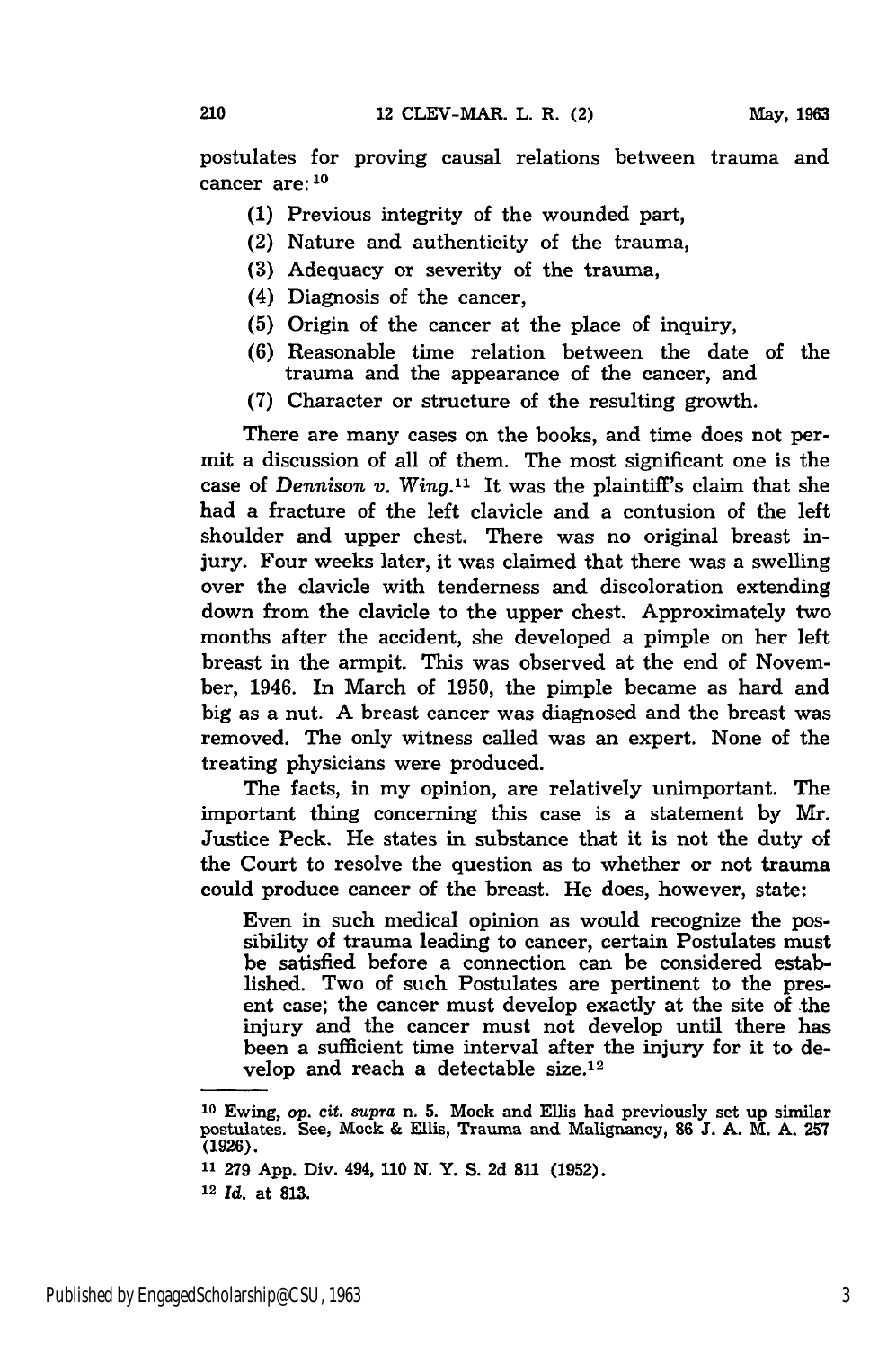The court then continues, and says that these facts are "inconsistent with the Postulates."

Later, the court went even further and stated:

Plaintiff should be expected in that event, to have doctors who observed and treated plaintiff's wife after her accident, give such testimony as they might be able and qualified to give as to whether the injuries they observed could have caused the cancer in the location in which it developed. The surgeon who performed the breast operation should be called for such relevant testimony as he might give, and *one or more recognized authorities on breast cancer should be* called. <sup>13</sup>

Judge Shientag, while he concurred, disagreed in part with Judge Peck. He stated that he was not prepared to formulate requirements which must be satisfied before a connection can be considered to have been established between a trauma and a cancerous growth.

This decision is an amazing and revolutionary one. No court has, to my knowledge, ever incorporated in a judicial decision medical postulates which must be proven before a case can be established. In the average case, a general practitioner has the right to make a statement with reasonable certainty as to either an orthopedic injury, injury to the brain, or injury to any other part of the human body. No matter how eminent the medical gentlemen who are produced against him, this still does not deprive the litigant of the right to have a jury pass upon his or her case. Of course, the jury then has the right to determine which testimony it will give greater credence. We now have, however, incorporated into the law on the subject of trauma and cancer, definite medical minimal requirements.

In the case of *Sikora v. Apex Beverage Corp.,14* Judge Peck again rendered an opinion concerning this most vital subject. This dealt with the aggravation of a previous condition where the plaintiff testified he first noticed the lump about the size of a pea on his right breast about a week after the accident, and within a few months a lump the size of a walnut, diagnosed as cancer, and requiring radical breast surgery. The blow in this case was concededly an indirect one. A pathologist and a

**<sup>13</sup>***Id.* at 814 (italics added).

<sup>14</sup>282 App. Div. 193, 122 N. Y. S. 2d 64 (1953), afl'd, **306** N. Y. 917, 119 N. E. **2d 601** (1954).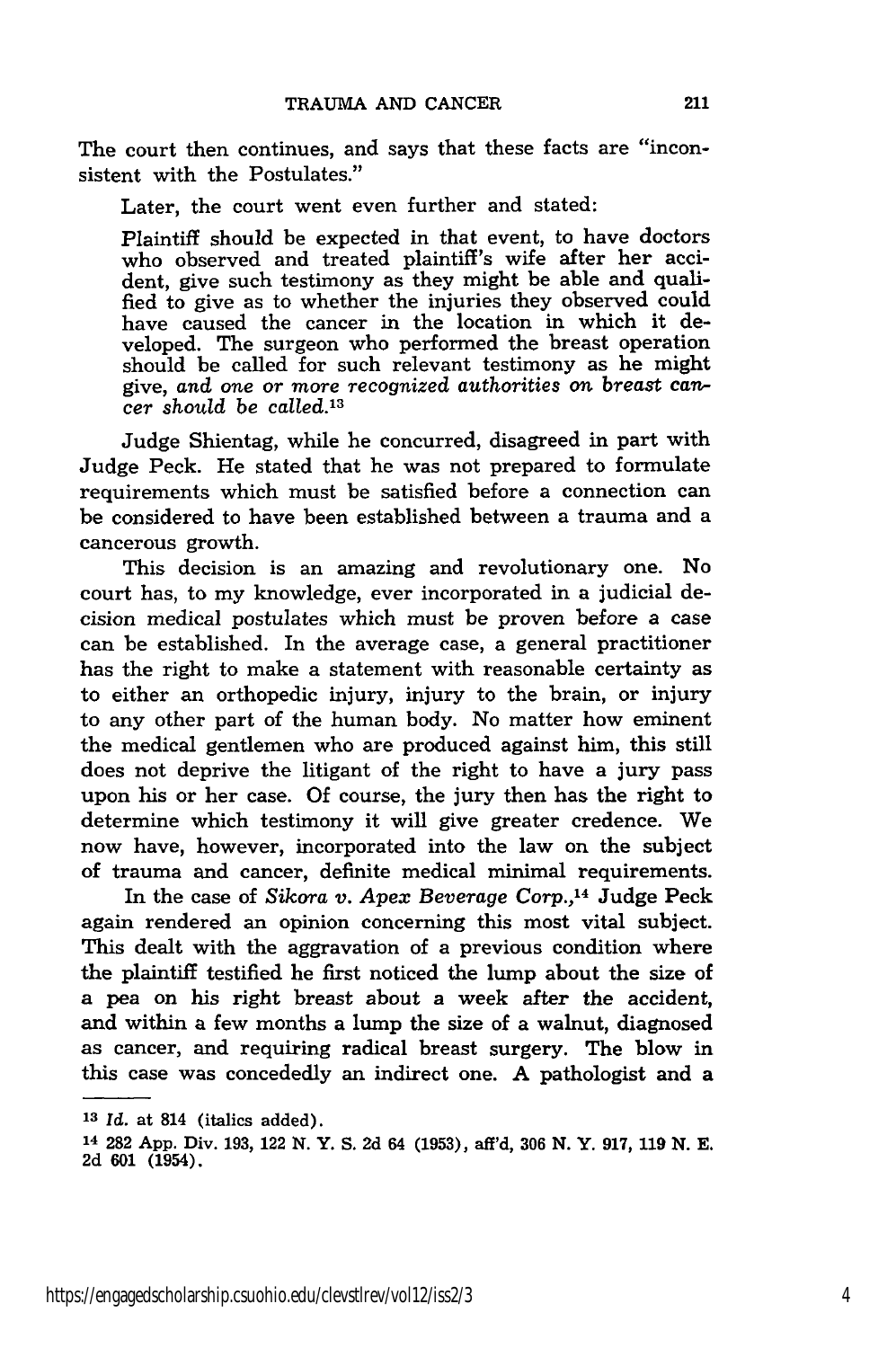radiologist testified to aggravation and acceleration. They stated that the transmission of force to the breast region, by a fall on the back, was sufficient to satisfy the Postulate. Experts called by the defendant denied it.

The court stated:

In the absence of a direct blow to the site of the cancer or spreading into surrounding areas, there is no adequate basis for believing that the growth of the cancer was in any way affected or accelerated by the plaintiff's fall.15

Again the court took upon itself to enunciate medical principles as a matter of law. While the case was affirmed by the Court of Appeals, it does not, however, indicate of necessity that the Court of Appeals endorsed this doctrine. The plaintiff had likewise failed to prove a cause of action in negligence in the opinion of the court.

In the case of *James Avesato v. Paul Tishman Co.,16* Mr. Justice Spector was of the following opinion:

Plaintiff testified that the nipple of his left breast was knocked off and suspended by surrounding skin. Four months later, he was operated on for the removal of a tumor of the left breast. It was claimed originally that trauma was the cause of the carcinoma, but upon the trial the claim was changed to aggravation. Experts were called on both sides of the case. The defendant's experts claimed that it is unreasonable to assume that a cancer is ever dormant; that a claim of aggravation is nothing but speculation; that trauma does not affect unfavorably a cancer.<sup>17</sup>

The court states:

There was considerable discussion about Ewing's Postulates and Peck's Postulates in determining casual relationship. It was explained that even if all the Postulates were satisfied, it does not establish causation. The criteria was set up to illuminate all those cases unworthy of consideration **. . .** But if all criteria are satisfied, you still do not prove causation. These are merely screening devices to eliminate unmeritorious cases.<sup>18</sup>

After quoting from Judge Peck's decision in the *Sikora* case, <sup>19</sup>

*<sup>15</sup>Id.* at 122 **N.** Y. **S. 2d 67.**

**<sup>16</sup>**142 N. Y. S. 2d 760 (Sup. Ct. 1955).

*<sup>17</sup>Id.* at 763.

**<sup>18</sup>***Id.* at **768.**

*<sup>19</sup>Supra* n. **15.**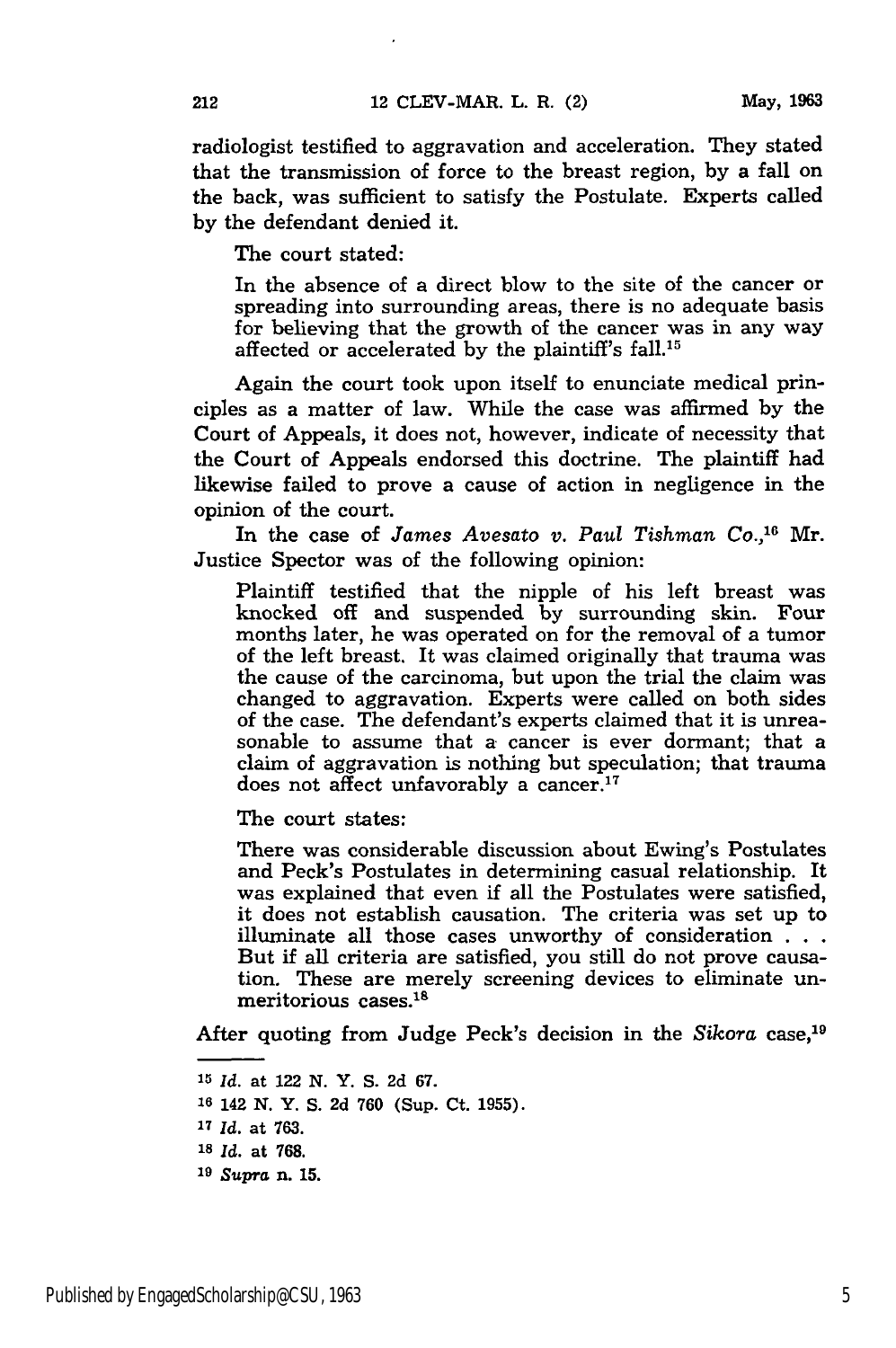Judge Spector then wisely continues:

If the converse is true, I submit that the court is writing into law conclusions concerning medical matters on which the medical profession itself is not agreed.<sup>20</sup>

In the opinion of the writer, that is precisely what the higher courts have done.

I am likewise mindful of the fact that at the present time, scarification is being resorted to in an attempt to prevent the metastasis of cancer. Judge Spector comments briefly upon this and states: "In fact trauma to cancer kills the cells which are traumatized."

My opinion, for whatever it is worth, is that most of these cases, particularly where a female claims that she has been struck by a door and a malignancy has developed, are really cases of traumatic determinism in which attention is directed by the very occurrence of the accident, to a condition which already existed. Yet there are many medical statements and opinions recently from England in which the learned medical profession states in language substantially as follows: "One cannot rule out trauma as a cause of cancer." This, however, is of no avail to the lawyer. The lawyer should likewise bear in mind the Postulates of Selye; the effect of trauma and the consequent alarm reaction, its effect on the manufacture of adrenalin, the stimulation of the pituitary and the production of an increased amount of ACTH, also the fact that the increase of cortisone retards the formation of connective tissue and thus plays some part in a failure to restrain the cells. <sup>21</sup>

The great difficulty in establishing these cases is the Postulate dealing with a prior integrity of the part. Unfortunately, the physician fails to appreciate the problem of the lawyer and the proof that he seeks to elicit. The law has wisely stated that a medical case must be established with reasonable certainty. Webster's Dictionary defines *reasonable* as: "fair, just, and rational." *Certainty* is defined as: "the fact of being certain or assured in mind."

Why should the physician be frightened by these terms? In his practice each year, he makes his diagnosis of hundreds of thousands of people with reasonable certainty. The fact that he uses the term "may" or "might" does not change the circum-

**<sup>20</sup>***Supra* n. 16 at 769.

**<sup>21</sup> Knox,** *op.* cit. *supra* **n.** 1 **at** 474.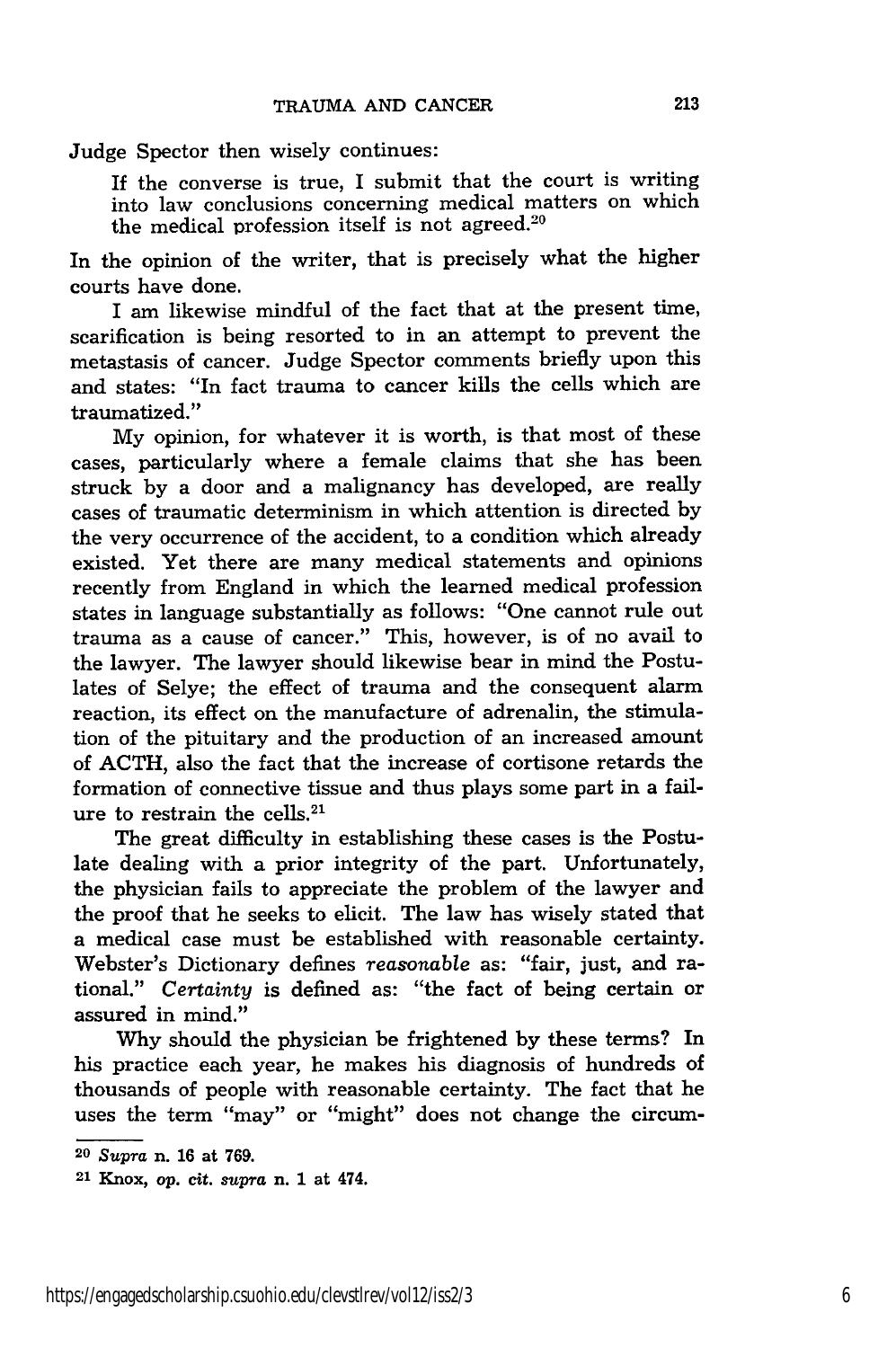stances. When a physician advises a patient and predicts a medical condition in his own practice, in the great majority of instances he does so with so-called reasonable certainty. The number of cases in which he frankly admits that he has no opinion are rare.

Let us examine this term "reasonable certainty" in the light of our practical experience. When we board an airplane for a journey, there is always the possibility that it will plummet from the skies and crash into the earth. We are, however, "reasonably certain" that we will arrive at our destination safely. When we board an ocean going liner, there is always the possibility that it will sink into the inky depths of the sea. Yet, we know from practical experience that the ship will deposit us safely on shore. We know that an occurrence similar to the Titanic sinking is rare.

"Reasonable certainty" in our courts does not mean a statement made with a positiveness of the "Delphic Oracle." "Reasonable Certainty" does not mean a statement comparable to that of Moses to the Tribe of Israel when he handed down the Ten Commandments. What then does it mean? It means precisely what the words convey, "reasonable certainty." If these words are to be given a tortured meaning, then medicine had no right to make any diagnosis prior to the days of the x-ray, the arteriogram, the electroencephalogram, and the other numerous clinical aids available to medicine today. Yet, we know that competent diagnoses were and are being made without these aids, and with reasonable certainty.

I wonder why a physician, therefore, in a proper case cannot testify that a patient did not have a malignancy prior to the accident, bearing in mind the rules of "reasonable certainty" required by the law. I personally bemoan, with due deference, the decisions of our higher courts. In my opinion, juries can competently pass on these matters. I am aware of the constant bewilderment of doctors who cannot understand why lay people are entrusted with decisions on disputed matters of medicine. They always regale their friends socially with stories of how ignorant juries decided matters properly belonging in the medical field. The answer is simple. Miscarriages of justice on medical questions result either from the doctor's inability to articulate or the lawyer's lack of preparation, familiarity and ability to develop the inquiry.

214